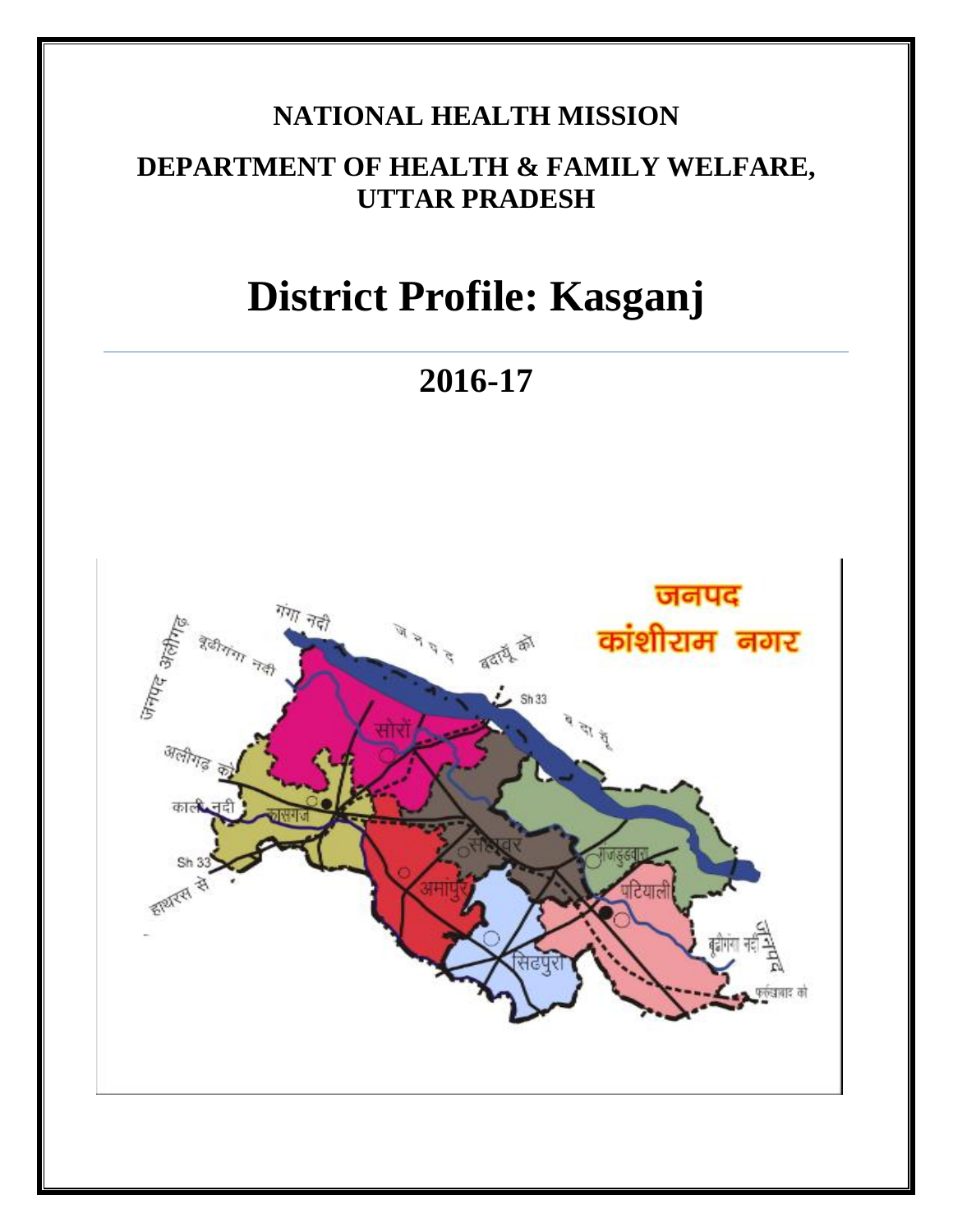### **District Profile:**

|                                                        | Kasganj | <b>Uttar Pradesh</b> |
|--------------------------------------------------------|---------|----------------------|
| Rural Population (In lakhs) (Census 2011)              | 11.48   | 1551.11              |
| Number of Districts (RHS 2014)                         |         | 75                   |
| Number of Sub District (Tehsil/Taluka etc.)Census 2011 | 3       | 312                  |
| Number of Villages (RHS 2014)                          | 718     | 106704               |
| Number of District Hospitals (RHS 2014)                |         | 160                  |
| Number of Community Health Centres (RHS 2014)          | 7       | 773                  |
| Number of Primary Health Centres (RHS 2014)            | 29      | 3497                 |
| Number of Sub Centres (RHS 2014)                       | 170     | 20521                |

## **Demographic Profile**

| <b>Indicator</b>                                   | Kasganj  | <b>Uttar Pradesh</b> |
|----------------------------------------------------|----------|----------------------|
|                                                    |          |                      |
| Total Population (In Crore) (Census 2011)          | .14      | 19.96                |
| Decadal Growth (%) (Census 2001)                   | 16.9     | 20.09                |
| Crude Birth Rate (SRS 2014)                        | 27.6     | 27.2                 |
| Crude Death Rate (SRS 2014)                        | 7.9      | 7.7                  |
| Natural Growth Rate (SRS 2014)                     | 19.7     | 19.5                 |
| Sex Ratio (Census 2011)                            | 880      | 908                  |
| Child Sex Ratio (Census 2011)                      | 893      | 899                  |
| Schedule Caste population (In Crore) (Census 2001) | .02      | 3.51                 |
| Schedule Tribe population (in crore) (Census 2001) | $\theta$ | 0.011                |
| Total Literacy Rate (%) (Census 2011)              | 61.02    | 69.72                |
| Male Literacy Rate (%) (Census 2011)               | 71.56    | 79.24                |
| Female Literacy Rate (%) (Census 2011)             | 49       | 59.26                |

### **Status of Health Indicators**

| <b>Indicators</b>               | Kasganj | $\frac{0}{0}$<br><b>Decline</b><br>(MH) | <b>Uttar Pradesh</b> |                    | $\frac{6}{6}$<br><b>Decline</b><br>(MH) |
|---------------------------------|---------|-----------------------------------------|----------------------|--------------------|-----------------------------------------|
| <b>Infant Mortality Rate</b>    | 67      |                                         | 71<br>$(SRS-2006)$   | 50<br>$(SRS-2014)$ | 29.57%                                  |
| <b>Neo-Natal Mortality Rate</b> | 48      |                                         | 46<br>(SRS 2006)     | 35<br>$(SRS-2014)$ | 23.91%                                  |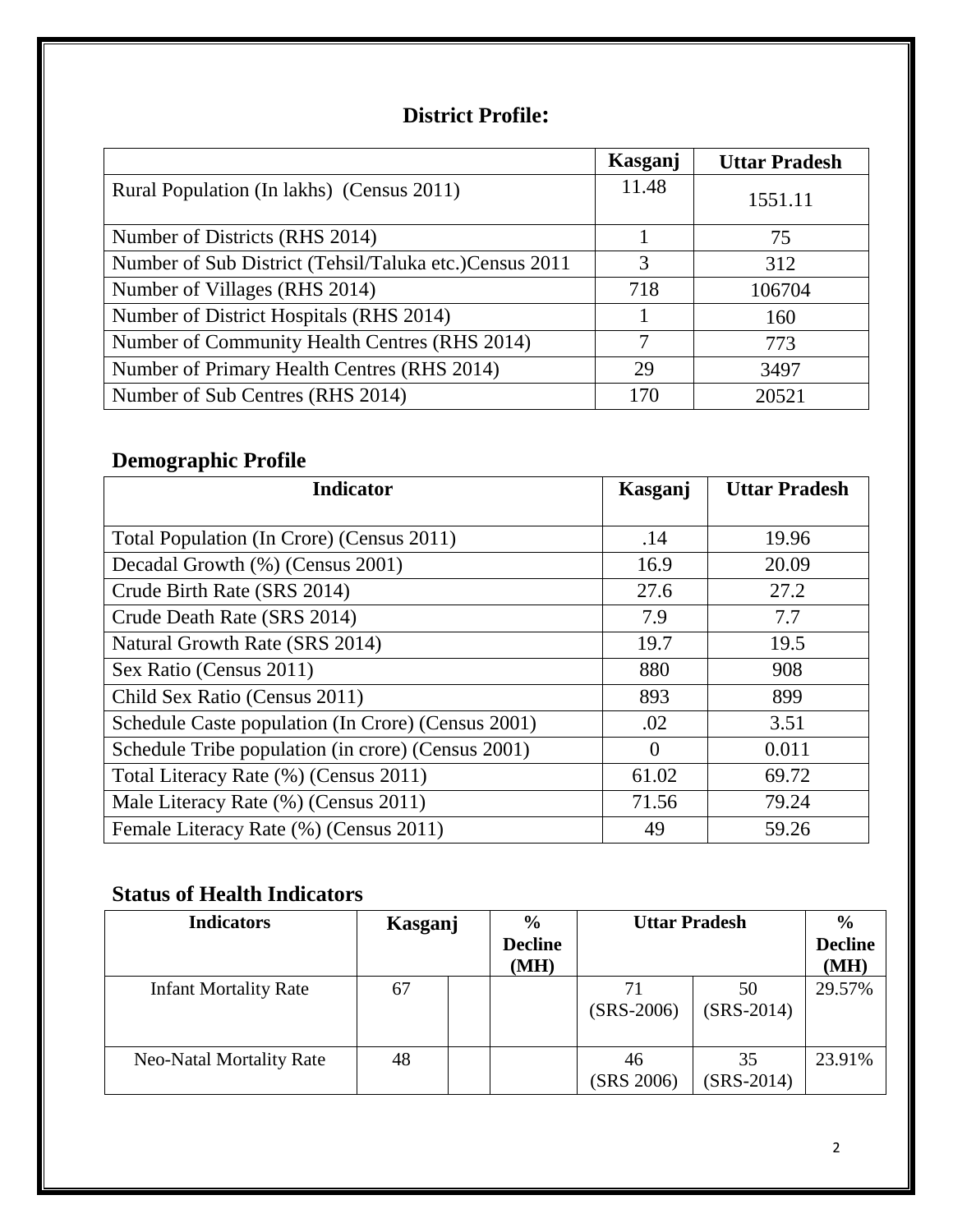| <b>Maternal Mortality Ratio</b>  | 256 | 440          | 285        | 35.22%  |
|----------------------------------|-----|--------------|------------|---------|
|                                  |     | (SRS 2004-   | (SRS 2011- |         |
|                                  |     | (06)         | 13)        |         |
| <b>Total Fertility Rate</b>      | 4.2 | 4.2          | 3.1        | 26.19%  |
|                                  |     | $(SRS-2006)$ | (SRS 2014) |         |
| <b>Under-five Mortality Rate</b> | 86  | 91           | 64         | 29.67 % |
|                                  |     | (SRS 2008)   | (SRS 2013) |         |

# **Progress under Health Systems Strengthening**

| SI.<br>N <sub>0</sub> | <b>Activity</b>               | <b>Status</b>                                                                                                                                                    |
|-----------------------|-------------------------------|------------------------------------------------------------------------------------------------------------------------------------------------------------------|
| $\mathbf{1}$          | $24x7$ PHCs                   | Out of 36 only 7 PHCs are functioning on 24x7 basis.                                                                                                             |
| $\overline{2}$        | Functioning as<br><b>FRUs</b> | Only 2 Facilities (01 DH, 00 SDH and 01 other level CHC and<br>others level) are working as FRUs                                                                 |
| 3                     | <b>ASHAs</b><br>Selected      | 1085 ASHAs have been engaged<br>(1065 have been trained in $1st$ Module, and 1065. ASHAs are<br>trained upto $5^{th}$ Module and 886. ASHAs trained in Round-1 & |
|                       |                               | 879 ASHAs trained in Round-2 of $6^{th}$ & $7^{th}$ Modules)                                                                                                     |
| $\overline{4}$        | Contractual<br>appointments   | Human Resource (HR) has been approved.<br>(Medical Officers (MBBS) - , Specialist , AYUSH<br>Mos/ Physicians , SNs , ANMs , LTs ,<br>Pharmacists , others )      |
| 5                     | Rogi Kalyan<br>Samiti         | 08 facilities (01 DH, 07 CHCs) have been registered with RKS.                                                                                                    |
| 6                     | <b>VHSNCs</b>                 | Out of 423 villages, 389 villages constituted VHSNCs.                                                                                                            |
| 7                     | <b>DLVMCs</b>                 | Completion of 01 DLVMC has been reported.                                                                                                                        |
| 8                     | <b>VHNDs</b>                  | 15634 VHNDs were held during 2015-16.                                                                                                                            |
| 9                     | <b>ERS</b>                    | 19 (102-Type) & 14 (108-Type) are operational.                                                                                                                   |
| 10                    | <b>MMU</b>                    | An approval of 00 Mobile Medical Units (MMU) has been given<br>to the District.                                                                                  |
| 11                    | Ambulance                     | An approval of 34 ambulances has been given to the District.                                                                                                     |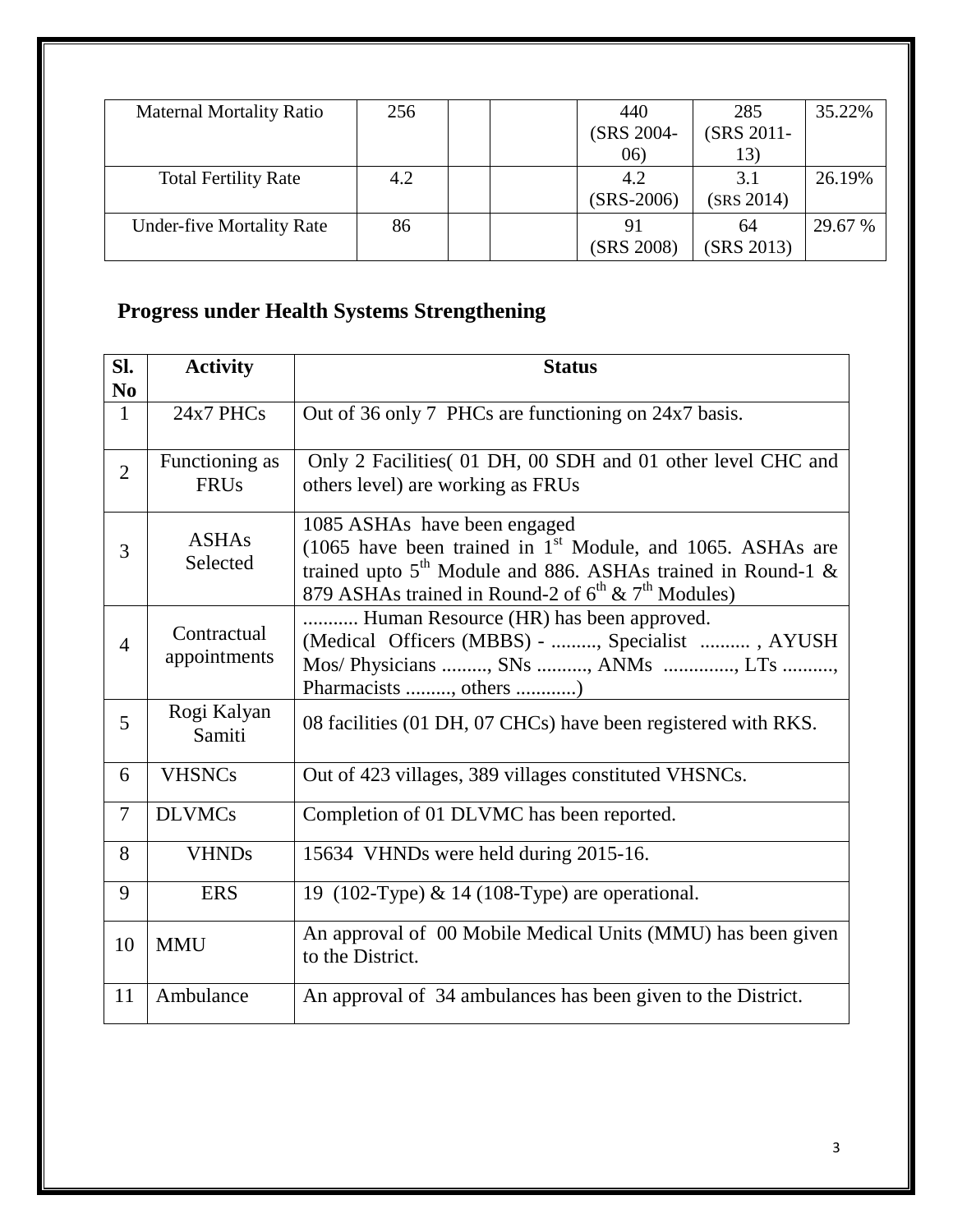|                            |                                              |                                | New Construction       |                         |    |                        |
|----------------------------|----------------------------------------------|--------------------------------|------------------------|-------------------------|----|------------------------|
|                            | Facility                                     |                                |                        | Renovation/Up gradation |    |                        |
|                            | Infrastructure<br>12<br>Strengthening        |                                | Sanctioned   Completed |                         |    | Sanctioned   Completed |
|                            |                                              | <b>DCH</b>                     | 01                     | 01                      |    |                        |
|                            |                                              | <b>CHC</b>                     | 05                     | 05                      |    |                        |
|                            |                                              | <b>BPHC</b>                    | 02                     | 02                      |    |                        |
|                            |                                              | <b>PHC</b>                     | 29                     | 26                      |    |                        |
|                            |                                              | <b>SC</b>                      | 170                    | 142                     |    |                        |
|                            |                                              |                                |                        |                         |    |                        |
|                            |                                              |                                |                        |                         |    | 01                     |
| New Born Care              |                                              | Sick New Born Care unit (SNCU) |                        |                         |    |                        |
| 13<br>Units<br>established | New Born Stabilization Unit (NBSU)           |                                |                        |                         | 01 |                        |
|                            | New Born Care Corner (NBCC)                  |                                |                        |                         | 08 |                        |
|                            | <b>Nutrition Rehabilitation Center (NRC)</b> |                                |                        | 01                      |    |                        |
|                            |                                              |                                |                        |                         |    |                        |

### **Physical Progress of Institutional Deliveries and JSY**

| Year    | <b>Institutional Deliveries</b> | <b>JSY</b> beneficiaries |
|---------|---------------------------------|--------------------------|
| 2012-13 | 19747                           | 16869                    |
| 2013-14 | 20219                           | 17145                    |
| 2014-15 | 28825                           | 16744                    |
| 2015-16 | 25028                           | 17959                    |
| 2016-17 | 9303                            | 7441                     |

**2016-17 figure upto August 2016**

#### **1. Funds Released under NRHM** (in crores)

| Year         | <b>Allocation</b> | Release* | <b>Expenditure</b> |
|--------------|-------------------|----------|--------------------|
| 2012-13      |                   | 15.63    | 7.19               |
| 2013-14      | 24.90             | 6.32     | 9.57               |
| 2014-15      | 15.77             | 17.41    | 11.27              |
| 2015-16      | 17.70             | 13.16    | 16.87              |
| <b>Total</b> |                   |          |                    |

\*Release figures for the F.Y. 2015-16 are updated on 31.03.2016 and provisional.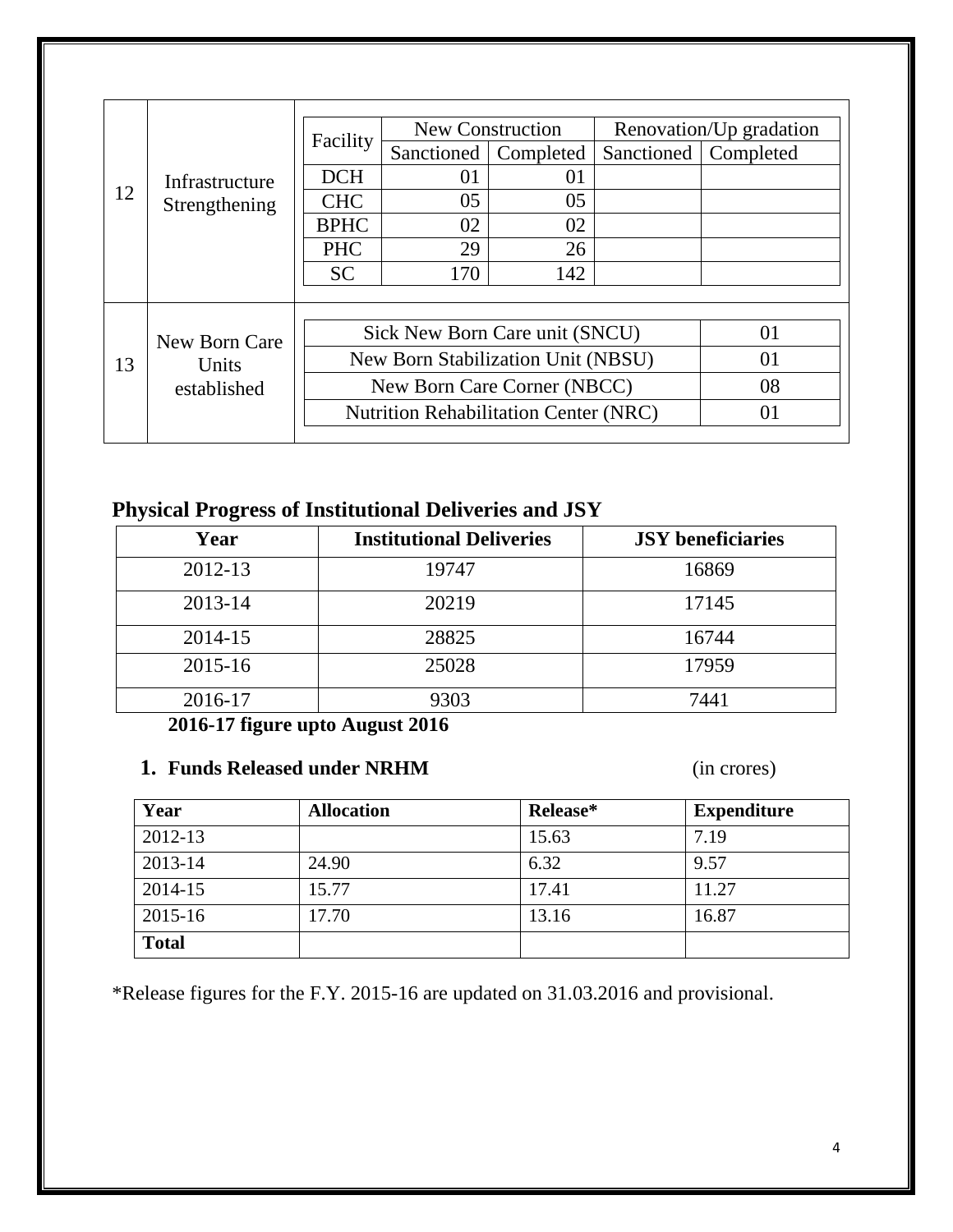#### **NUHM A. Demographic Profile (As per Census 2011):**

|                | Total Population (In lakhs)                                                   | 14.36    |
|----------------|-------------------------------------------------------------------------------|----------|
| $\overline{2}$ | Urban Population (In lakhs)                                                   | 1.02     |
| 3              | Urban Population as percentage of total population                            | 7.72     |
| 4              | Urban slum population (in lakhs)                                              | 0.32     |
| 5              | Slum population as percentage of urban population                             | 31.37    |
| 6              | Number of Metro cities                                                        | $\Omega$ |
| $\overline{7}$ | Number of Million + cities $(> 10$ lakh population)                           | 00       |
| 8              | Number of cities with 1 to 10 lakh population                                 | 01       |
| 9              | Number of towns with less than 1 lakh but more than 50<br>thousand population | 01       |
| 10             | Number of State HQs/District HQs which have population                        |          |
|                | between 50 thousand to 30 thousand                                            | 01       |
| 11             | Total Eligible cities $(6+7+8+9+10)$                                          | 01       |
| 12             | Total cities covered under NUHM till 2015-16                                  | 01       |

#### **B. Coverage:**

### **Status of NUHM in the District Kasganj**

**(Position as on 31st December, 2015)**

| Sl. No. | <b>Activities</b>                     | <b>Approved</b>   | <b>Progress</b> |
|---------|---------------------------------------|-------------------|-----------------|
| 1.      | <b>Planning &amp; Mapping</b>         |                   |                 |
| 2.      | <b>Human Resource</b>                 | <b>Sanctioned</b> | $In - position$ |
|         | <b>Medical Officers</b>               | 04                | $\Omega$        |
|         | <b>Staff Nurses</b>                   | 03                | 03              |
|         | <b>Auxiliary Nurse Midwife (ANMs)</b> | 9                 | 9               |
|         | Lab Technicians                       | $\overline{2}$    | $\overline{2}$  |
|         | Pharmacists                           | $\overline{2}$    | $\overline{2}$  |
|         | <b>ASHA</b>                           | 16                | 12              |
|         | Mahila Arogya Samiti (MAS)            | 16                | $\theta$        |
|         | State Program Management Unit         | <b>NA</b>         | <b>NA</b>       |
|         | District Program Management Unit      | 01                | 01              |
| 3.      | <b>Infrastructure</b>                 |                   |                 |
|         | <b>U-PHCs</b>                         | 02                | 02              |
|         | Strengthening of U-PHCs               | $\theta$          | $\overline{0}$  |
|         | New U-PHCs                            | $\overline{0}$    | $\overline{0}$  |
|         | <b>U-CHCs</b>                         | $\theta$          | $\overline{0}$  |
|         | Strengthening of U-CHCs               | $\overline{0}$    | $\overline{0}$  |